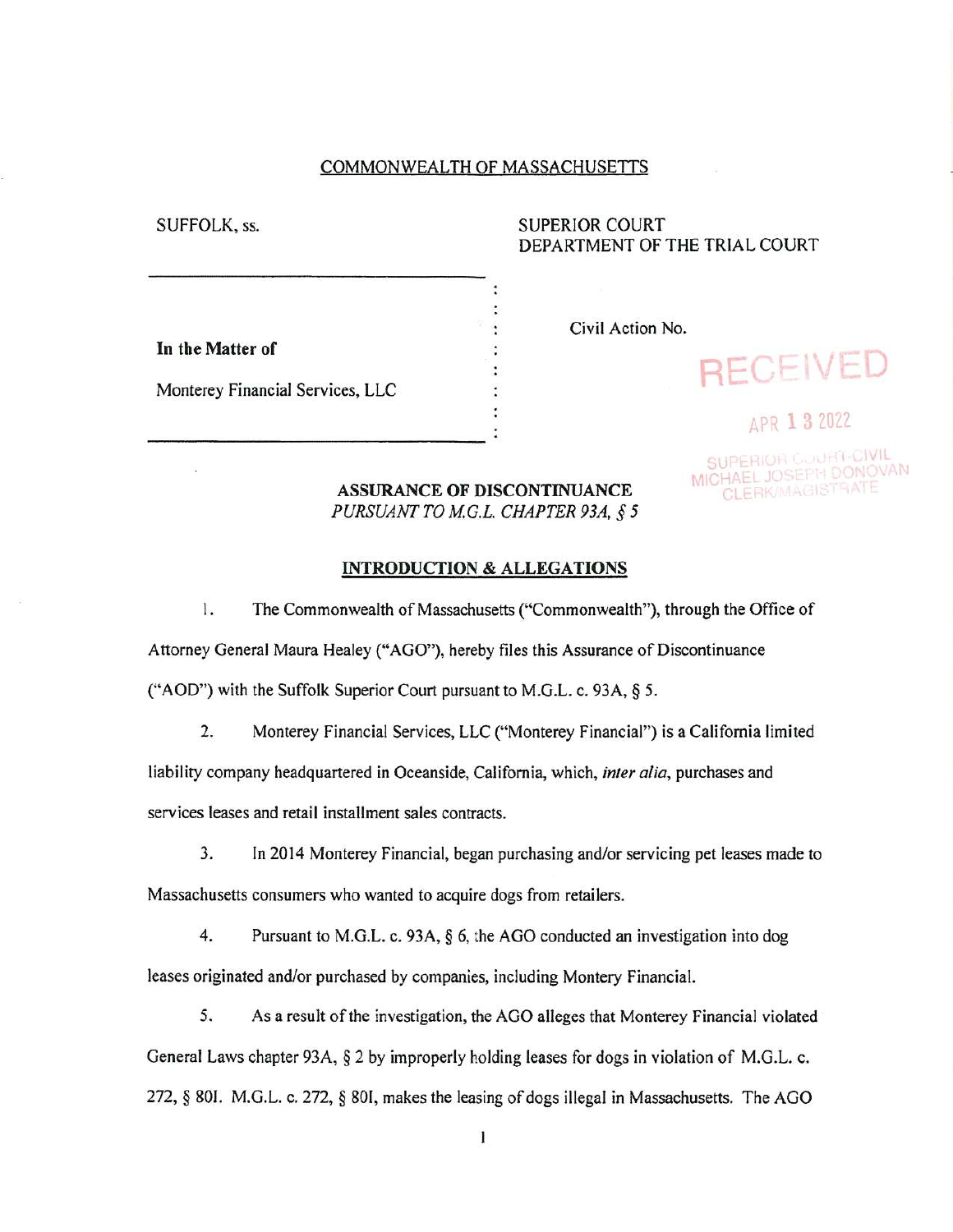also alleges that Monterey Financial violated 940 CMR 7.04(f)(1) by calling debtors too frequently, Monterey Financial denies that it has engaged in any unlawful conduct or violated any law,

6. In lieu of litigation, the AGO agrees to accept this AOD on the terms and conditions contained herein, pursuant to the Massachusetts Consumer Protection Act, M.G.L. c.93A, § 5, The AGO. Montery Financial voluntarily enter into this AOD.

7. This AOD does not constitute an admission by Monterey Financial of any fact or noncompliance with any state or federal law, rule, or regulation. Monterey Financial enters into this AOD for settlement purposes only and neither admits nor denies the AGO's allegations, nor accepts any conclusion or inference drawn therefrom. This AOD is made without any trial or adjudication of any issue of fact or law.

#### **REMEDIATION AND UNDERTAKINGS**

8. Within thirty (30) days from the entry of this AOD, Monterey shall conduct a portfolio review to identify all lease agreements<sup>1</sup> originated in Massachusetts, which Monterey Financial has serviced and/or collected on since January 29, 2016.

9. Within sixty (60) days from entry of this AOD, with respect to the leases identified under Paragraph 8 involving dogs, Monterey Financial shall:

a. For those accounts owned by Monterey Financial, waive any early termination penalty, transfer ownership of the dog to the lessee, and notify the lessee that they have no further obligations under the subject agreement. As part of the AGO's investigation, Monterey Financial identified 211 leases related to dogs, that it

<sup>&</sup>lt;sup>1</sup> Lease agreements are any agreements titled lease agreements.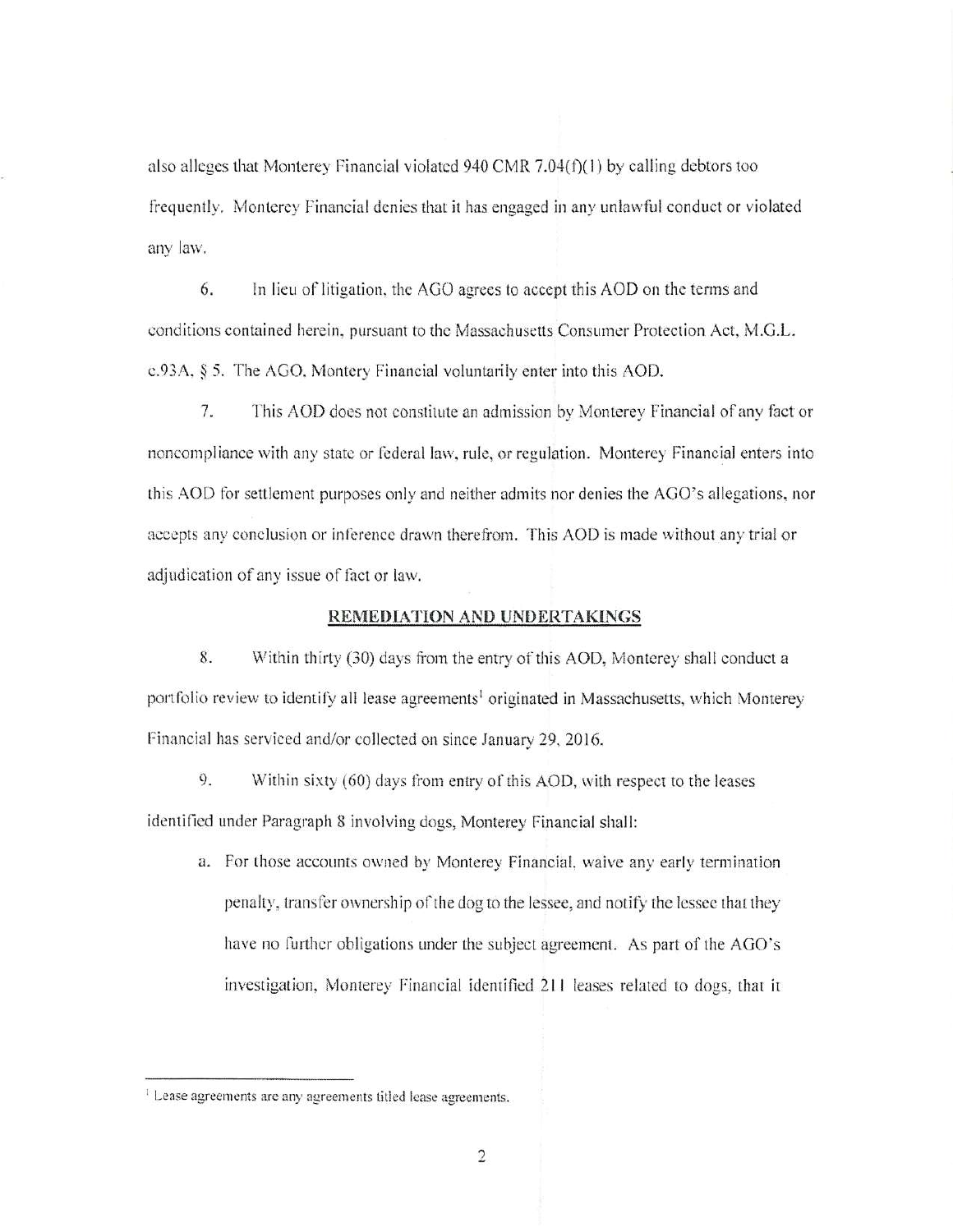owned, which had a principal balance of \$710,335.20.<sup>2</sup> Monterey Financial represents and warrants that it has not sold any of these 211 accounts since October 29, 2021.

- b. For those accounts not owned by Monterey Financial, cease serving and/or collection on the subject account.
- c. For all accounts, submit requests to Transunion, Equifax, and Experian to remove any negative information from tradelines.

10. Regarding the affected leases identified under Paragraph 8 for which payments were made totaling more than the product's initial fair market value, Monterey Financial shall also distribute one hundred seventy-five thousand dollars (\$175,000.00) to those affected lessees (the "Consumer Payments").3

11. Monterey Financial will pay fifty thousand dollars (\$50,000) to the Commonwealth of Massachusetts within 10 days of the entry of this AOD (the "AGO Payment"). Monterey Financial shall send the payment to the attention of Gia Kim, Managing Administrative Assistant, Office of the Attorney General, Insurance & Financial Services Division, One Ashburton Place, 18th Floor, Boston, MA 02108.

12. The AGO Payment may be used pursuant to G.L. c. 12, sec. 4A for the purposes of consumer financial education, monitoring and implementation ofthis AOD, and related financial services mediation, investigative work, or to make payments to affected consumers.

The parties understand that these figures have changed since they were provided to the AGO. Monterey Financial represents that the total principal debt relief shall not be less than \$700,000. This includes at least \$690,000 to be **waived in paragraph 9a, with the remainder consisting of related consumer debt reliefidentified by the order identified in footnote 3.**

**<sup>3</sup> Monterey Financial is entering into a Consent Order with the Massachuttes Division ofBanks ("DOB") covering** similar allegegations. The parties agree that the Consumer Payments are not in addition to the payments made **pursuant to the Consent Order with the DOB.**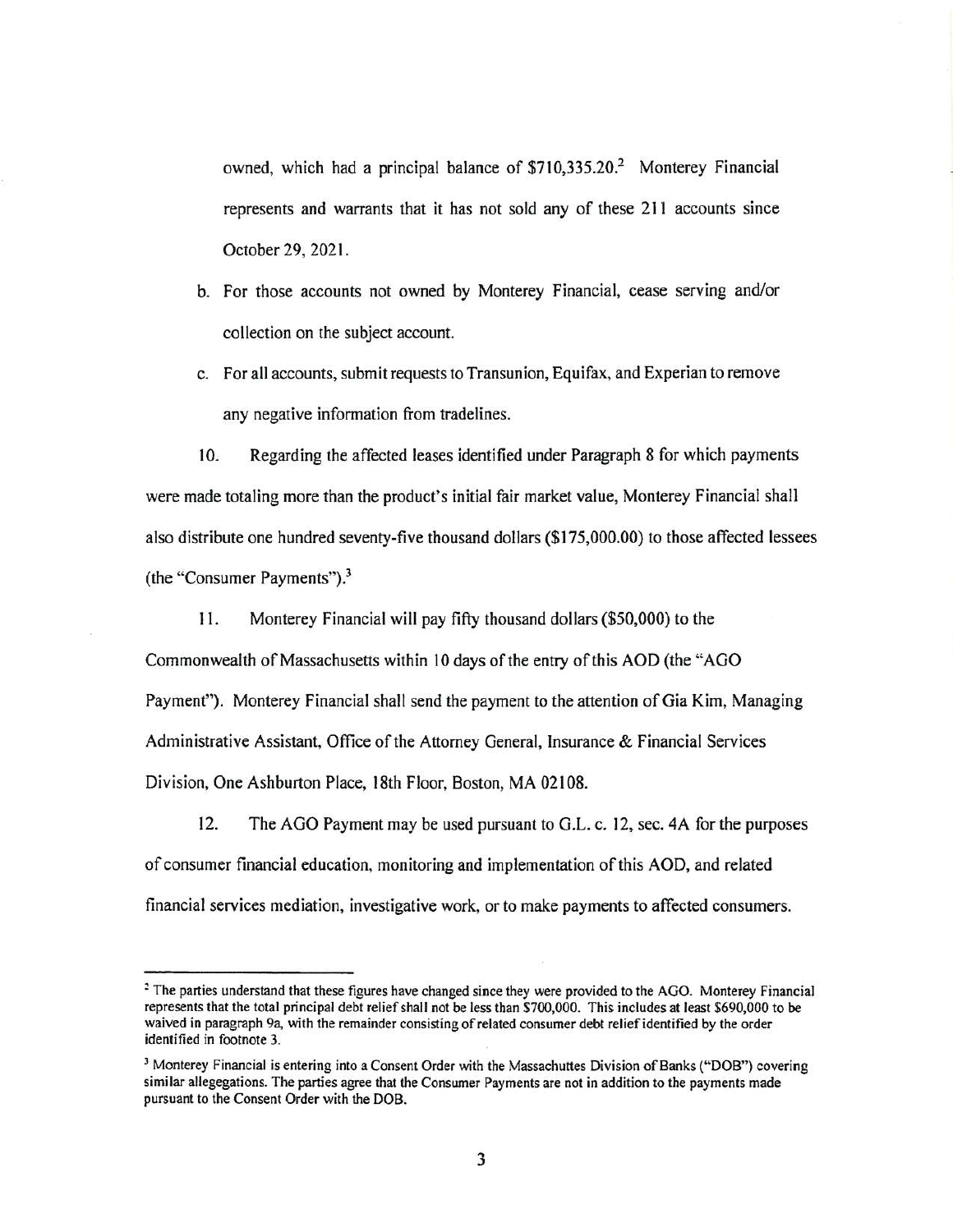Any funds not encumbered for these purposes may be transferred to the Commonwealth's General Fund.

13. Monterey Financial agrees that it (i) shall not originate, acquire, or otherwise faciliate any new dog leases in the Commonwealth; and (ii) shall not make calls in violation of 940 CMR 7.04(f)(1).

#### **COOPERATION & RECORD KEEPING**

14. Monterey Financial will create and maintain, for a period of at least three (3) years from the date of entry of this AOD, all records necessary to demonstrate its compliance with its obligations under this AOD and will promptly provide such records to the AGO upon request. Monterey Financial will also assist with the remediation and undertakings by providing customer information reasonably requested by the AGO.

# **MISCELLANEOUS PROVISIONS**

15. The AGO will not proceed with or institute a civil action or proceeding based upon M.G.L. c. 93A or any other statute or regulation, or common law, against Monterey Financial, together with any of its respective agents, subsidiaries, parents, agents, and subdivisions, based upon allegations that prior to the date that this AOD is filed with the Court, that Monterey Financial together with any of its respective agents, subsidiaries, parents, agents, and subdivisions leased dogs in violation of M.G.L. c. 272,  $\S$  80I or that it made calls in violation of 940 CMR 7.04(f)(1).

16. The AOD constitutes the entire agreement between the AGO and Monterey Financial, and supersedes any prior communication, understanding, or agreements, whether written or oral, concerning the subject matter of the AOD. This AOD can be modified or supplemented only by a written document signed by all parties.

4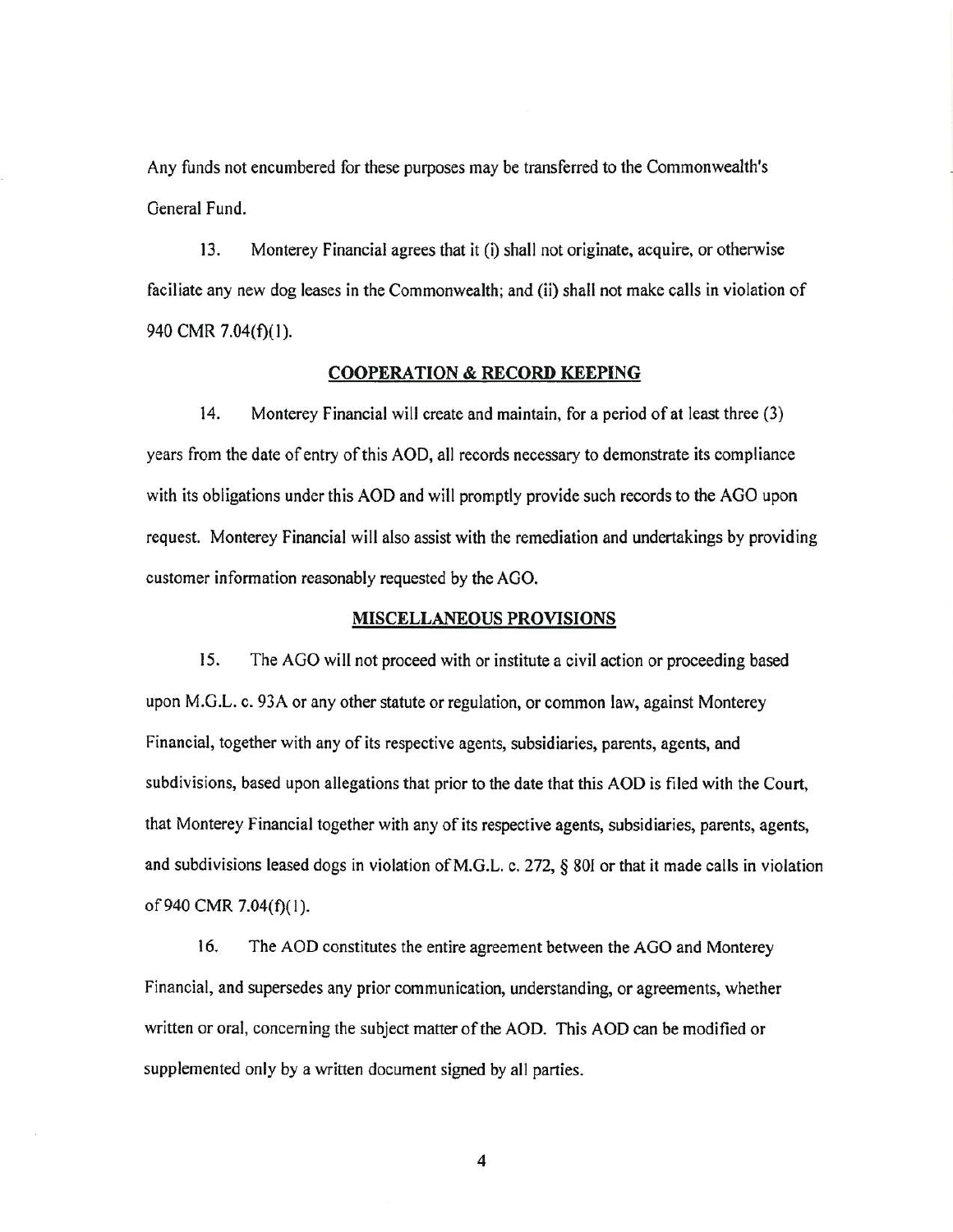17. All remediations and undertakings described in this AOD shall be completed within 180 days.

18. Monterey Financial agrees not to issue any 1099-C tax forms to consumers, related to the cancelation of balances and transfer of ownership required by this AOD, unless Monterey Financial is specifically required to do so by a taxing authority.

19. The AGO may extend any deadlines in this AOD in its sole discretion.

20. The AOD and its provisions will be effective on the date that it is filed in the Superior Court for Suffolk County.

21. Monterey Financial represents and warrants that it has the full legal power, capacity, and authority to bind the parties for whom it is acting, including its subsidiaries.

22. All confidential information disclosed to the AGO by Monterey Financial in the course of the investigation and in connection with this AOD shall be subject to the confidentiality provisions in M.G.L. c. 93A, § 6.

23. By signing below, Monterey Financial agrees to comply with all of the terms of this AOD. The parties shall work together in good faith to try to resolve any disputes or disagreements with respect to the terms ofthis AOD. Any violation ofthis AOD may be pursued in a civil action or proceeding under G.L. c. 93A hereafter commenced by the AGO.

24. This AOD may be executed in multiple counterparts, each of which will be deemed to be an original, but all of which together will be deemed to be an original, but all of which together will constitute one and the same instrument. The headings in this AOD are included only to help make this AOD easier to read and have no binding effect.

5